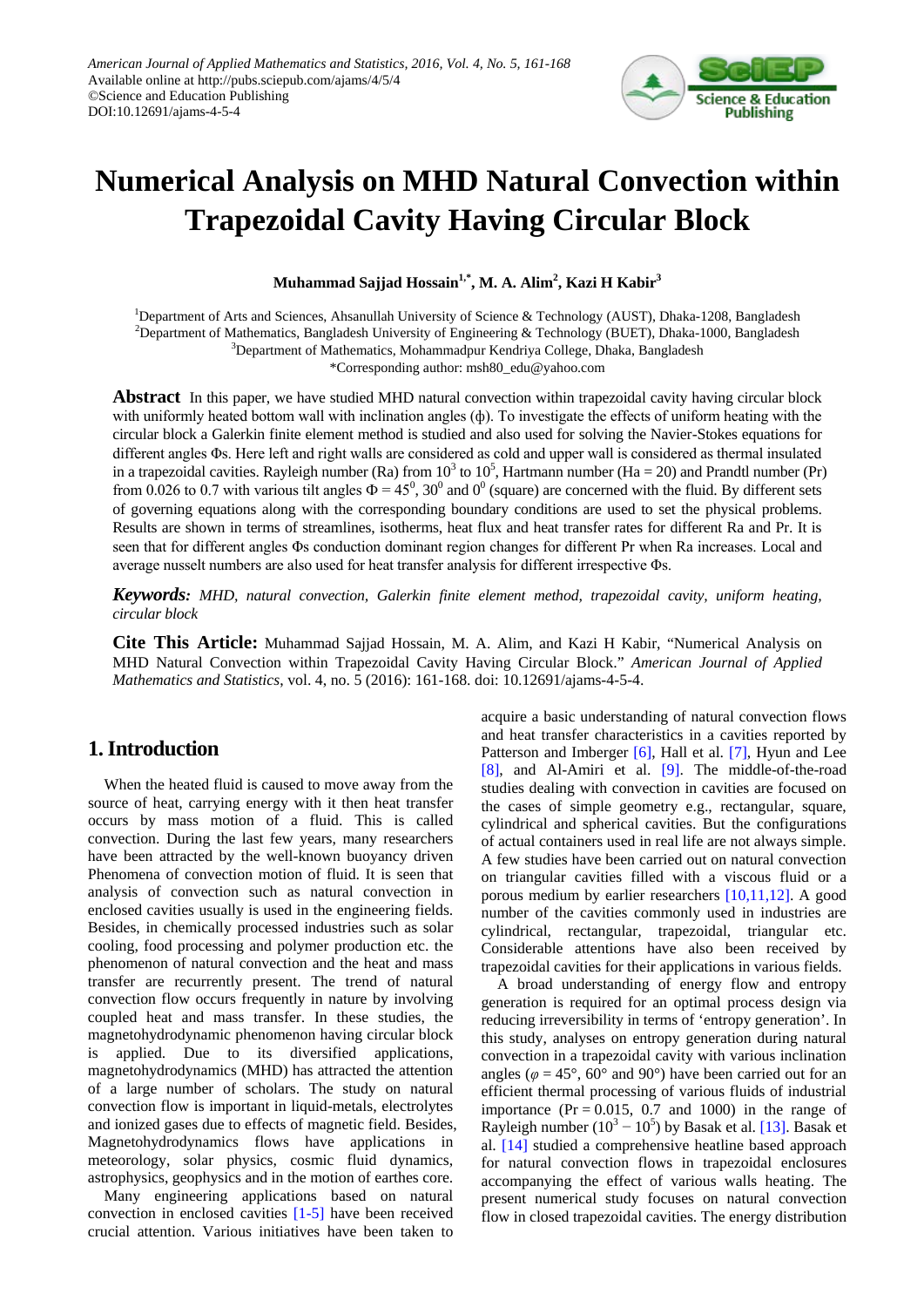and thermal mixing in steady laminar natural convective flow through the rhombic cavities with various inclination angles, *φ* for various industrial applicationshas been studied by Anandalakshmi and Basak [\[15\].](#page-7-8) Here simulations are carried out for various regimes of Prandtl (*Pr*) and Rayleigh (*Ra*) numbers. Dimensionless streamfunctions and heatfunctions have been used to visualize the flow and energy distribution, respectively. Hasanuzzaman et al. [\[16\]](#page-7-9) studied a computational numerical work to see the effects of magnetic field on natural convection for a trapezoidal cavity. To investigate the effects, finite element method is used to solve the governing equations for different parameters such as Rayleigh number, Hartmann number and inclination angle of inclined wall of the cavity using both inclined walls and bottom wall have constant temperature where the bottom wall temperature is higher than the inclined walls and top wall of the cavity is adiabatic. It is found that heat transfer decreased as φ increases from 0 to 60 and also Ha increases from 0 to 50 at  $Ra = 10^5$  and 10<sup>6</sup> respectively.

Selimefendigil et al. [\[17\]](#page-7-10) investigated entropy generation due to natural convection in entrapped trapezoidal cavities filled with nanofluid under the influence of magnetic field where the upper (lower) cavity is filled with CuO-water  $(Al_2O_3$ -water) nanofluid and the top and bottom horizontal walls of the trapezoidal cavities are maintained at constant hot temperature while other inclined walls of the enclosures are at constant cold temperature and also different combinations of Hartmann numbers are imposed on the upper and lower trapezoidal cavities. It is found that the average heat transfer reduction with magnetic field is more pronounced at the highest value of the Rayleigh number when there is no magnetic field in the lower cavity. Besides, the average Nusselt number enhances as the value of the Hartmann number of the upper cavity increases. It is also found that the heat transfer enhancement rates with nanofluids which are in the range of 10% and 12% are not affected by the presence of the magnetic field.

Gireesha et al. [\[18\]](#page-7-11) performed the geometry of an unsteady viscous incompressible fluid with uniform distribution of dust particles through a long rectangular channel under the influence of time-dependent periodic pressure gradient. Initially the fluid and dust particles are at rest. Analytical expressions for velocities of fluid and dust particles are obtained by solving the partial differential equations using variable separation method.

At the same time, Hossain and Alim [\[19,20\]](#page-7-12) have studied MHD free convection within trapezoidal cavity with uniformly and non-uniformly heated bottom wall. They have analyzed free convection within a trapezoidal cavity for nonuniformly and uniformly heated bottom wall, insulated top wall and isothermal side walls with inclination angles (ф). The fluid is concerned for the wide range of Rayleigh number (Ra) from  $10^3$  to  $10^7$  and Prandtl number (Pr) from 0.026-1000 with various tilt angles  $\Phi$  =  $45^{\circ}$ ,  $30^{\circ}$  and  $0^{\circ}$ (square). The properties of the fluid were presumed to be constant. The physical problems are presented mathematically by different sets of governing equations along with the corresponding boundary conditions. The non-dimensional governing equations are discretized by using Galerkin weighted residual method of finite element formulation. Results are presented in terms of streamlines, isotherms, and average and Local Nusselt

numbers, for different parameters namely Prandtl number Pr and Rayleigh number Ra. This range of Ra is selected on the basis of calculation covering natural convection dominated regimes. The results indicate that the Local and average Nusselt number at the uniform heating of bottom wall of the cavity depend on the dimensionless parameters. Also Hossain et al. [\[21\]](#page-7-13) have performed finite element analysis of MHD Free Convection within trapezoidal enclosures with uniformly heated side walls.

Natarajan et al. [\[22\]](#page-7-14) have studied the combined natural convection and surface radiation heat transfer in a solar trapezoidal cavity absorber for Compact Linear Fresnel Reflector (CLFR). In this study the numerical simulation results are presented in terms of Nusselt number correlation to show the effect of these parameters on combined natural convection and surface radiation heat loss. The natural convection in a porous trapezoidal enclosure for uniformly or non-uniformly heated bottom wall is also examined by Basak et al. [\[23\].](#page-7-15) In this study, penalty finite element analysis with bi-quadratic elements is used for solving the Navier–Stokes and energy balance equations. The numerical solutions are studied in terms of streamlines, isotherms, heatlines, local and average Nusselt numbers for a wide range of parameters *Da*(10–5–10–3), *Pr*(0.015–1000) and  $Ra(Ra = 10^3 - 10^6)$ . At low Darcy number  $(Da = 10^{-5})$ , heat transfer is primarily due to conduction for all *φ*'s as seen from the heatlines which are normal to the isotherms.

Basak et al. [\[24\]](#page-7-16) have also examined heat flow patterns in the presence of natural convection within trapezoidal cavities with heatlines concept. In this lesson, natural convection within a trapezoidal cavity for uniformly and non-uniformly heated bottom wall, insulated top wall and isothermal side walls with inclination angle has been investigated. Momentum and energy transfer are characterized by stream functions and heat functions, respectively, whereas, stream functions and heat functions satisfy the dimensionless forms of momentum and energy balance equations, respectively. Finite element method has been used to solve the velocity and thermal fields and the method has also been proved robust to obtain the stream function and heat function accurately. The unique solution of heatfunctions for situations in differential heating is a strong function of Dirichlet boundary condition which has been obtained from average Nusselt numbers for hot or cold regimes.

Trapezidal cavities having circular block have not been used in the literature yet. In this study, heat flow analysis for MHD natural convection using circular block with uniformly heated bottom wall has been studied for trapezoidal cavities. Results are shown to display the circulations and for different physical parameters Ra, Pr and Ha in terms of streamlines, stream functions, total heat flux, isotherms and heat transfer rates for the walls in terms of average and local nusselt numbers.

## **2. Physical Model**

The Physical model is well thought-out of height L with the left wall inclined at an angle  $\dot{\phi} = 45^{\circ}$ , 30<sup>°</sup>, 0<sup>°</sup> with Y axis in a two-dimensional trapezoidal cavity having circular block which is schametically shown in Figure 1. Here left wall and right (side) walls are subjected to cold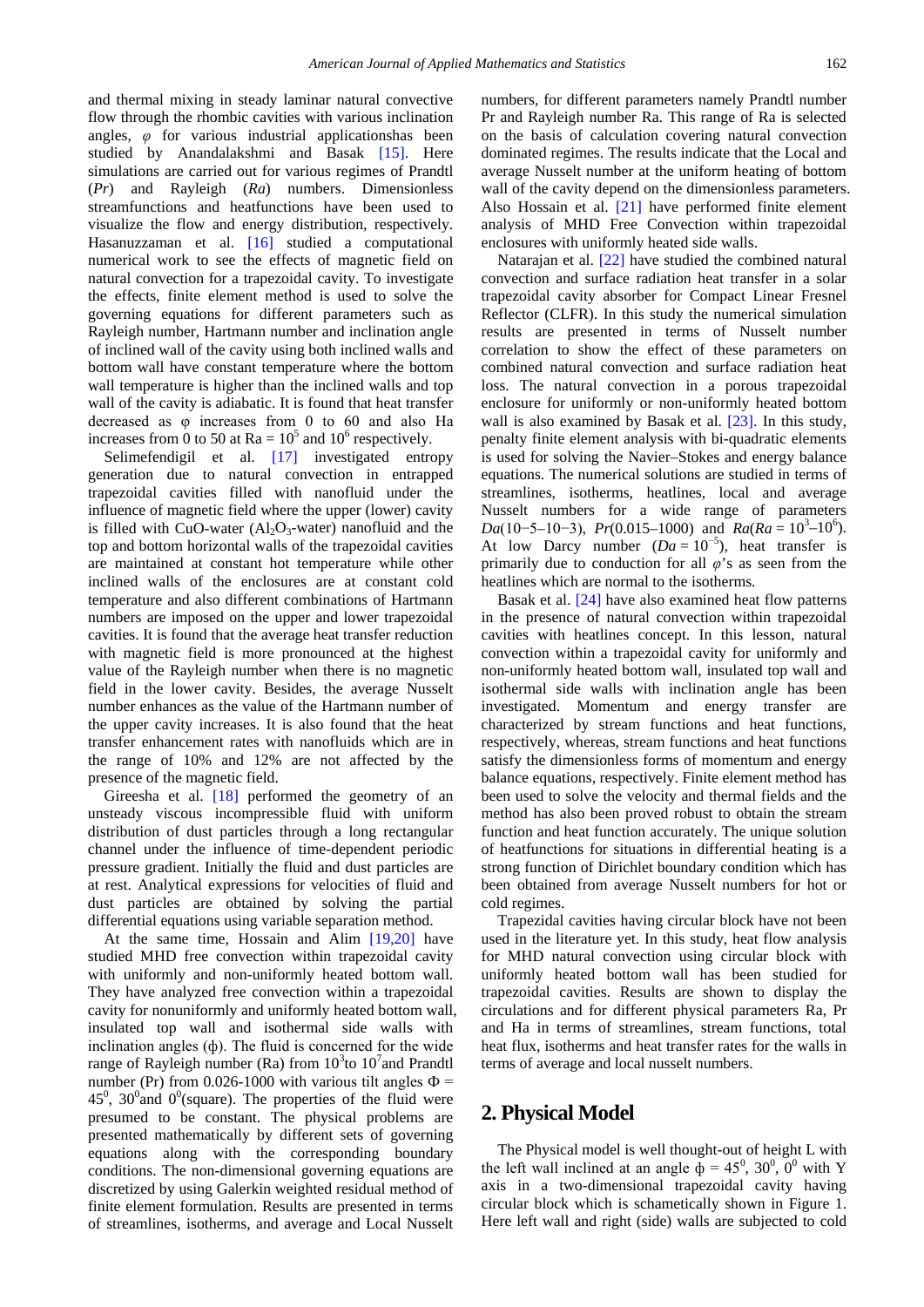$T_c$  temperature; bottom wall is subjected to hot  $T<sub>h</sub>$ temperature while the top wall is kept insulated. The

boundary conditions for velocity are considered as no-slip on solid boundaries.



**Figure 1.** Schematic diagram of the physical system for (a)  $\phi = 45^{\circ}$  (b)  $\phi = 30^{\circ}$  and (c)  $\phi = 0^{\circ}$ 

#### **2.1. Mathematical Formulation**

The flow inside the cavity is assumed to be twodimensional, steady, laminar and incompressible and the fluid properties are said to be constant. The momentum equation, Boussinesq approximation is used for the treatment of buoyancy term.The dimensionless governing equations describing the flow are as follows:

$$
\frac{\partial U}{\partial X} + \frac{\partial V}{\partial Y} = 0 \tag{1}
$$

$$
U\frac{\partial U}{\partial X} + V\frac{\partial U}{\partial Y} = -\frac{\partial P}{\partial X} + \text{Pr}\left(\frac{\partial^2 U}{\partial X^2} + \frac{\partial^2 U}{\partial Y^2}\right) \tag{2}
$$

$$
U\frac{\partial U}{\partial X} + V\frac{\partial U}{\partial Y} = -\frac{\partial P}{\partial Y} + \text{Pr}\left(\frac{\partial^2 V}{\partial X^2} + \frac{\partial^2 V}{\partial Y^2}\right) \tag{3}
$$

$$
+Ra\Pr\theta - Ha^2\Pr V
$$

 $v^{\overline{2}}$ 

$$
U\frac{\partial\theta}{\partial X} + V\frac{\partial\theta}{\partial Y} = \left(\frac{\partial^2\theta}{\partial X^2} + \frac{\partial^2\theta}{\partial Y^2}\right).
$$
 (4)

*p C*

α

To write equations (1-4), the following definitions and dimensionless parameters are used,

$$
X = \frac{x}{L}, Y = \frac{y}{L}, U = \frac{uL}{\alpha}, V = \frac{vL}{\alpha}, P = \frac{pL^2}{\rho\alpha^2},
$$
  
\n
$$
\theta = \frac{T - T_c}{T_h - T_c}, \text{Pr} = \frac{v}{\alpha}, \text{Gr} = \frac{g\beta L^3 (T_h - T_c)}{v^2},
$$
  
\n
$$
Ra = \frac{g\beta L^3 (T_h - T_c) \text{Pr}}{2}, (Ha)^2 = \frac{\sigma B_0^2 L^2}{2}, \alpha = \frac{k}{\sigma}.
$$
 (5)

 $v^2$   $\mu$   $\rho$ 

**2.2. Boundary Conditions**

The boundary conditions [\[24\]](#page-7-16) (also shown in Figure 1), for the present problem are specified as follows:

At the bottom wall:

$$
U = 0
$$
,  $V = 0$ ,  $\theta = 1$ ,  $\forall Y = 0$ ,  $0 \le X \le 1$  (6)

At the left wall:

$$
U = 0, V = 0, \theta = 0, \forall X \cos \phi + Y \sin \phi = 0, 0 \le Y \le 1 \quad (7)
$$

At the right wall:

$$
U = 0, V = 0, \theta = 0, \forall X \cos \phi - Y \sin \phi = \cos \phi, 0 \le Y \le 1
$$
 (8)

At the top wall:

$$
U = 0, V = 0, \frac{\partial \theta}{\partial Y} = 0, \forall Y = 1, -\tan \phi \le X \le (1 + \tan \phi) (9)
$$

where X and Y are dimensionless coordinates varying along horizontal and vertical directions, respectively; U and V are dimensionless velocity components in X and Y directions, respectively;  $\theta$  is the dimensionless temperature.

Circular block is also used inside the trapezoidal cavity.

The local Nusselt number at the heated surface of the cavity which is defined by the following expression:

$$
Nu_l = Nu_r = Nu_b = Nu_s = -\frac{\partial \theta}{\partial n},
$$

where n denotes the normal direction on a plane. The nondimensional stream function is defined as,

$$
U = \frac{\partial \Psi}{\partial Y}, V = -\frac{\partial \Psi}{\partial X}.
$$

The average Nusselt number at the cold left and right (side) walls, uniformly heated bottom wall and insulated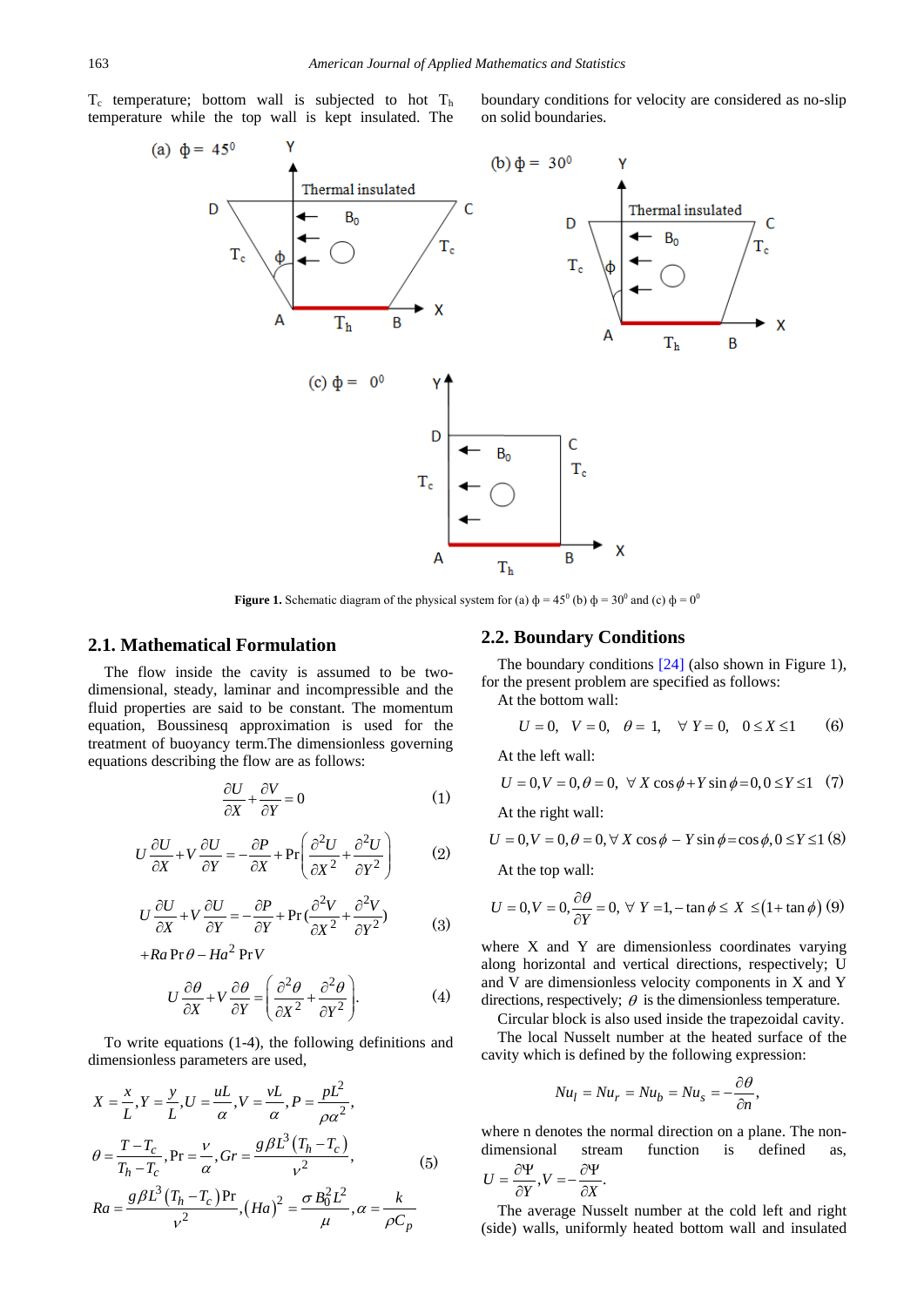top walls of the cavities based on the non-dimensional variables may be expressed as,

$$
Nu = \int_{0}^{1} Nu_{l} dX = \int_{0}^{1} Nu_{r} dX = \int_{0}^{1} Nu_{s} dX = \int_{0}^{1} Nu_{b} dX.
$$

#### **2.3. Numerical Methodology**

To solve differential equations numerically finite element analysis is a method which can be applied to many problems in engineering and scientific fields. Finite element simulation of natural convection in a twodimensional trapezoidal cavities having circularblock has been studied here. This research starts from twodimensional Navier-Stoke's equations together with the energy equation to obtain the corresponding finite element equations.Galerkin's weighted resudal method is applied to discretize the non-dimentional governing equations. Triangular mesh is used to obtain the solution. Because this type of mesh can be used in any shape of domain .Details of method are available in Taylor and Hood [\[25\]](#page-7-17) and Dechaumpha[i \[26\].](#page-7-18)

### **3. Grid Independence Test**

**Table 1. Grid Sensitivity Check at**  $Pr = 0.7$ **,**  $Phi = 45^\circ$ **,**  $Ha = 50$  **and**  $Ra = 10^5$ 

<span id="page-3-0"></span>

| Nodes      | 3597     | 4840     | 5718    | 10614   | 13954   |
|------------|----------|----------|---------|---------|---------|
| (Elements) | (520)    | (708)    | (842)   | (1592)  | (2080)  |
| Nи         | 3.680365 | 3.680392 | 3.68068 | 3.68030 | 4.28639 |
| Time(s)    | 2.906    | 3.64     | 4.14    | 7.64    | 9.406   |

To determine the proper grid size for this study, a grid independence test is conducted in the above [Table 1](#page-3-0) with  $Pr = 0.7$ , Phi =450, Ha=50 and Ra = 105. The following five types of mesh are considered for the grid independence test.These grid densites are 3597, 4840, 5718, 10618, 13954 nodes and 520, 708, 842, 1592, 2080 elements. Average Nusselt numbers at the heated surface study of trapezoidal enclosures are used as a measure of accuracy of solution. From the [Table 1,](#page-3-0) a grid size of 10614 nodes and 1592 elements is chosen for better accuracy.

# **4. Code Validation**

**Table 2. Code validation for uniform heating of side wall with Pr = 0.7**

<span id="page-3-1"></span>

|                 | Average Nusselt Number, $(Nu_{av})$ |                       |  |  |
|-----------------|-------------------------------------|-----------------------|--|--|
| Ra              | Present work                        | Basak et al. $([24])$ |  |  |
|                 | $\phi = 45^{\circ}$                 | $\phi = 45^{\circ}$   |  |  |
| $10^3$          | 1.669865                            | 1.27778               |  |  |
| 10 <sup>4</sup> | 1.84332                             | 1.83453               |  |  |
| $10^5$          | 2.826184                            | 2.71105               |  |  |

To compare the current code results, the present numerical solution is validated against the numerical result of Basak et al. [\[24\]](#page-7-16) for natural convection in a trapezoidal cavity for streamlines, isotherms and heatflux. For three different Rayleigh numbers (Ra =  $10^3$ ,  $10^4$  and 10<sup>5</sup>), while the prandtl number and angle are fixed i.e.  $Pr = 0.7$ ,  $\phi = 45^{\circ}$  for uniform heating of side wall, average Nusselt number is calculated for 1566 nodes and 222

elements. The numerical solutions (present work and Basak et al. [\[24\]\)](#page-7-16) are in good agreement, which is shown in [Table 2.](#page-3-1)

## **5. Results and Discussion**

Numerical results for different Rayleigh number Ra =  $10^3$ -  $10^5$  and Prandtl number, Pr = 0.026, 0.7 and Hartmann number Ha=50 for streamlines, isotherms and heat function or heatflux for the fluid with various angles,  $\Phi = 45^0$ , 30<sup>0</sup>, 0<sup>0</sup> is presented here for MHD natural convection with trapezoidal cavity having circular block. These are shown in Figure 2 - Figure 4. Also, heat transfer rate for local and average nusselt numbers are shown for various values of Rayleigh and Prandtl numbers and angles ф.

#### **5.1. Uniform Heating**

Figure 2 shows the effects of streamlines, isotherms and heat function or total heat flux for Rayleigh numbers. It is noted that stream function's magnitude varying from smaller to bigger which occur due to heated and for the low Rayleigh number, heat flow is occurred due to conduction. Various vortices are shown in streamlines due to heat conduction. Isotherms are seen likely smooth curves and symmetric with respect to vertical symmetrical line and take place symmetrically along side (left or right) walls for Ra =  $10^3$ , Pr = 0.026 and  $\phi = 0^0$  (square cavity) (Figure 2a). Again, temperature contours come about symmetrically near the side walls of the enclosure and curves are smooth and symmetric with respect to central symmetrical line for Ra =  $10^3$ , Pr = 0.026 and  $\phi = 30^0$ (Figure 2b). Also for Ra =  $10^3$ , Pr = 0.026 and  $\phi = 45^0$ isotherms (temperature) arise symmetrically near the side walls of the cavity and also curves are smooth and symmetric with respect to vertical symmetrical line (Figure 2c). Temperature distribution for various ф in trapezoidal cavity for circular block has been exhibited by the pressure of significant convection. Heat flux or heat function governed the distribution of heat energy that observed for uniform heating cases. Besides, various types of vortices are seen in panels of Figure 2a-c. The heatlines or total heat flux or heat functions are also shown in panels of Figure 2a-c. The heatlines illustrate similar attribute that were also observed for uniform heating cases.

The fascinating impact is that  $\phi = 0^0$ (square cavity) is finer to  $\phi = 45^{\circ}$  and 30<sup>°</sup> at the bottom corner point. Besides, near the bottom portion of side walls heatlines are more dense for  $\phi = 45^{\circ}$  and less dense for  $\phi =$  $0<sup>0</sup>$ (square cavity). The rate of heat transfer from the bottom to the side walls are being enhanced by dense heatlines. It is noted that from bottom edges to central symmetrical line the magnitudes of heat function or heat flux decreases at the top portion of the cavity for  $\phi = 45^\circ$ and 30<sup>0</sup> heat transfer is higher condensed to  $\dot{\phi} = 0^0$  square cavity) based on value of heatfunction  $(II)$ . The heat transfer is quite large at the corners of bottom wall, the thermal boundary layer is found to develop near the bottom edges and at the top portion of the cold wall boundary layer's thickness is bigger signifying less heat transfer to the top portion.

Figure 3 shows that streamfunction's the magnitude are smaller for  $Ra = 10^5$  and  $Pr = 0.026$  and isotherms occur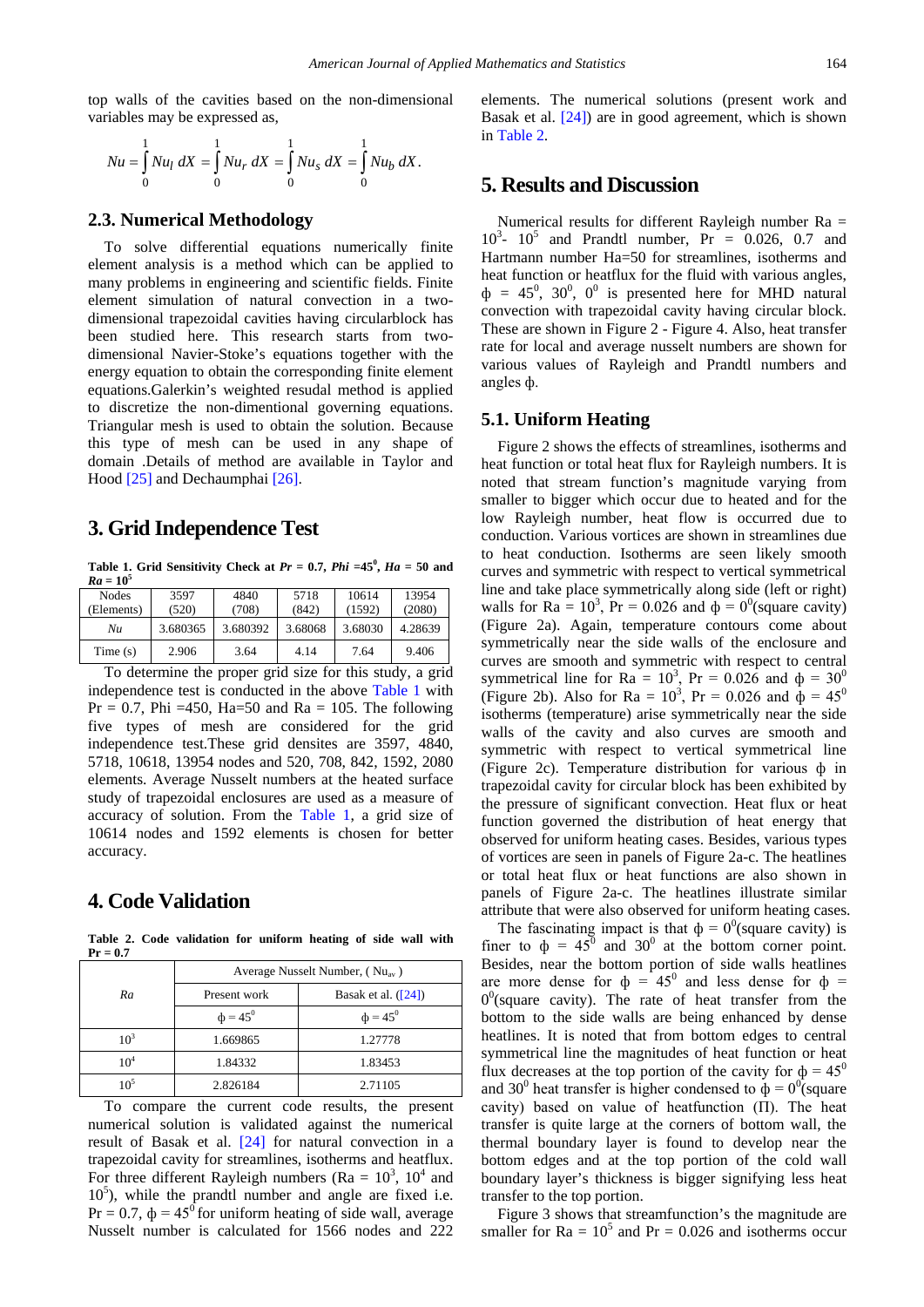symmetrically near the side walls of the cavity and curves are also smooth and symmetric with respect to central symmetrical line for  $Ra = 10^5$ ,  $Pr = 0.026$  and  $\phi = 45^0$ ,  $30^0$ ,  $0<sup>0</sup>$ (square cavity) (Figure 2a-c, Figure 3a-c) and the rate of heat transfer are being enhanced by heatlines from the bottom to side walls for  $Ra = 10^4$  and  $Pr = 0.026$ . At

critical Ra the middle portion of isotherms starts getting deformed and the maximum value of  $\psi$  is at the eye of vortices. If Ra is increased, the buoyancy driven circulation inside the cavity has also increased which are seen from greater magnitudes of stream function (Figure 3).



**Figure 2.** Stream function (Ψ), temperature (θ), heat function or total heat flux (Π) for  $\theta(X,0) = 1$  with Pr = 0.026, Ha = 50 and Ra = 10<sup>3</sup> (a)  $\Phi = 0^\circ$  (b)  $Φ = 30<sup>o</sup>$  (c)  $Φ = 45<sup>o</sup>$ 



**Figure 3.** Stream function (Ψ), temperature (θ), heat function or total heat flux(Π) for  $\theta(X,0) = 1$  with Pr = 0.026, Ha = 50 and Ra = 10<sup>5</sup>(a)  $\Phi = 0^\circ$  (b)  $\Phi = 30^{\circ}$  (c)  $\Phi = 45^{\circ}$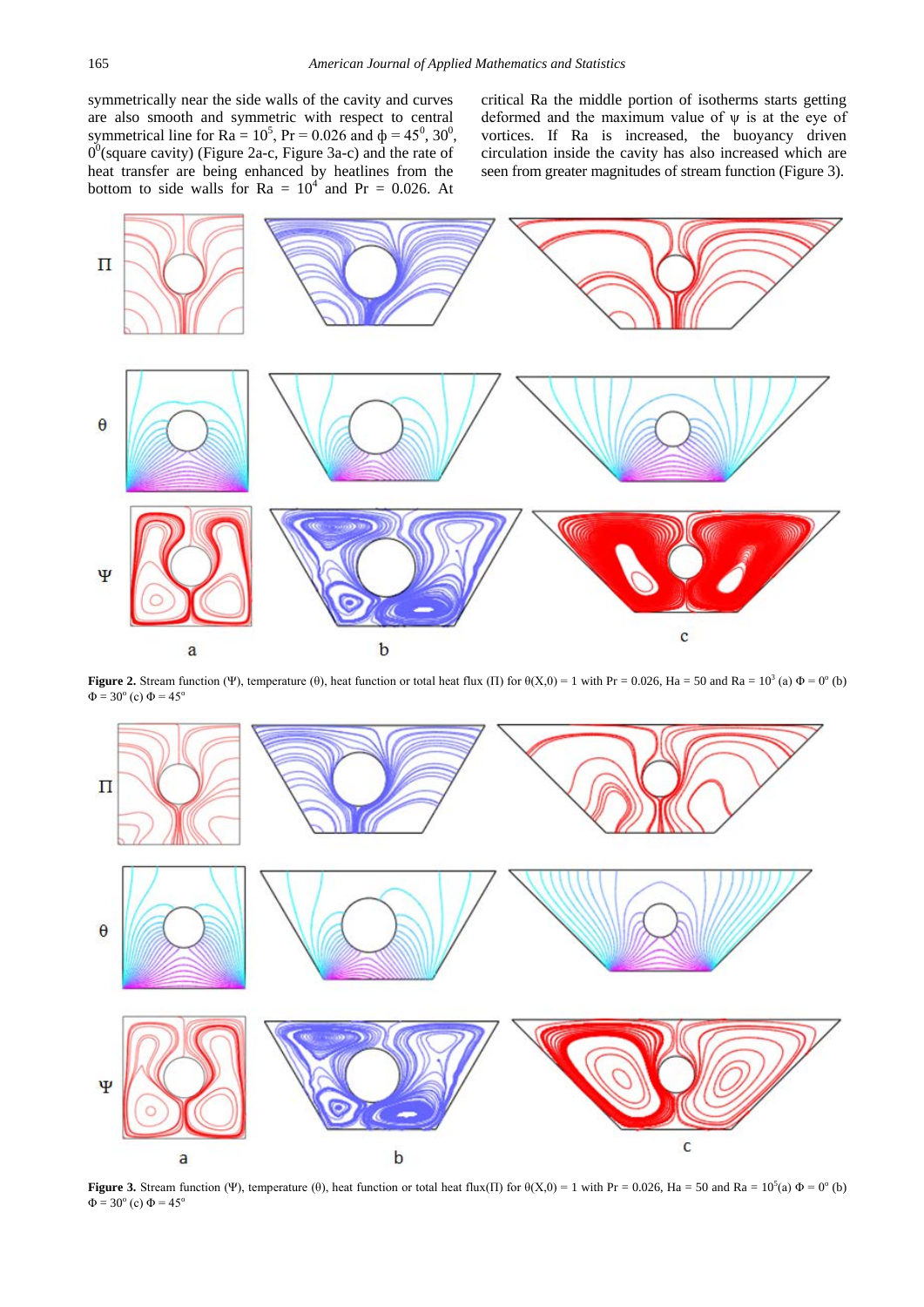

**Figure 4.** Stream function (Ψ), temperature (θ), heat function or total heat flux(Π) for  $\theta$ (X,0) = 1 with Pr = 0.7, Ha = 50 and Ra = 10<sup>5</sup> (a)  $\Phi$  = 0<sup>o</sup> (b)  $\Phi = 30^{\circ}$  (c)  $\Phi = 45^{\circ}$ 

The streamfunction's magnitude is circular or elliptical near the core but the streamlines is almost parallel near to the side wall exhibiting large intensity of flow for  $Pr = 0.7$ and  $Ra = 10<sup>5</sup>$  which is shown in Figure 4. Vortices are also showy for every case of cavities. Also for  $Pr = 0.7$  and Ra  $= 10<sup>5</sup>$  isotherms are likely symmetrical near the side walls of the cavity and curves are flat symmetric with respect to central symmetrical line for  $\phi = 45^{\circ}$ , 30<sup>°</sup>, 0<sup>°</sup>(square cavity). The detection is that for irrespective of angles ф the intensity of flow has been increased as seen in Figure 3. Although for intensity of flow streamlines near the wall is almost parallel to wall but streamlines look like circular or elliptical near the core (see Figure 3). It is captivating that

for  $Pr = 0.7$  and  $Ra = 10^5$  multiple correlations are deficient. Isotherms are highly compressed near the side walls in order to enhanced flow circulations except near the bottom wall especially for  $\phi = 45^{\circ}$  and 30<sup>°</sup>. The large temperature gradient near the side walls are due to significant number of heatlines with a large variation of heatfunction as seen in Figure 4a-c .

# **5.2. Heat Transfer Rates: Local Nusselt Numbers (Nulocal) and Average Nusselt Numbers (Nuav)**



**Figure 5.** Variations of local Nusselt numbers (Nu<sub>local</sub>) with distance for different Rayleigh numbers, Ra =  $10^3$ ,  $10^4$ ,  $10^5$  and angles (a)  $\Phi = 0^{\circ}$ , (b)  $45^{\circ}$ when  $Pr = 0.7$  for uniform heating of bottom wall

Figure 5(a,b) shows the effect of local heat transfer rates i.e. Nulocal vs distance for various inclination tilt angles i.e. for  $\phi = 0^0$ , 45<sup>0</sup> when Ra =  $10^3$ ,  $10^4$ ,  $10^5$  and Pr = 0.7 having circular block for uniform heating of bottom

wall. Local heat transfer rate is maximum near the edge of side wall and minimum near to the bottom edge of the wall due to the heated bottom wall, cold side walls and insulated top wall. It is seen that for (a)  $\phi = 0^0$  Nu<sub>local</sub> heat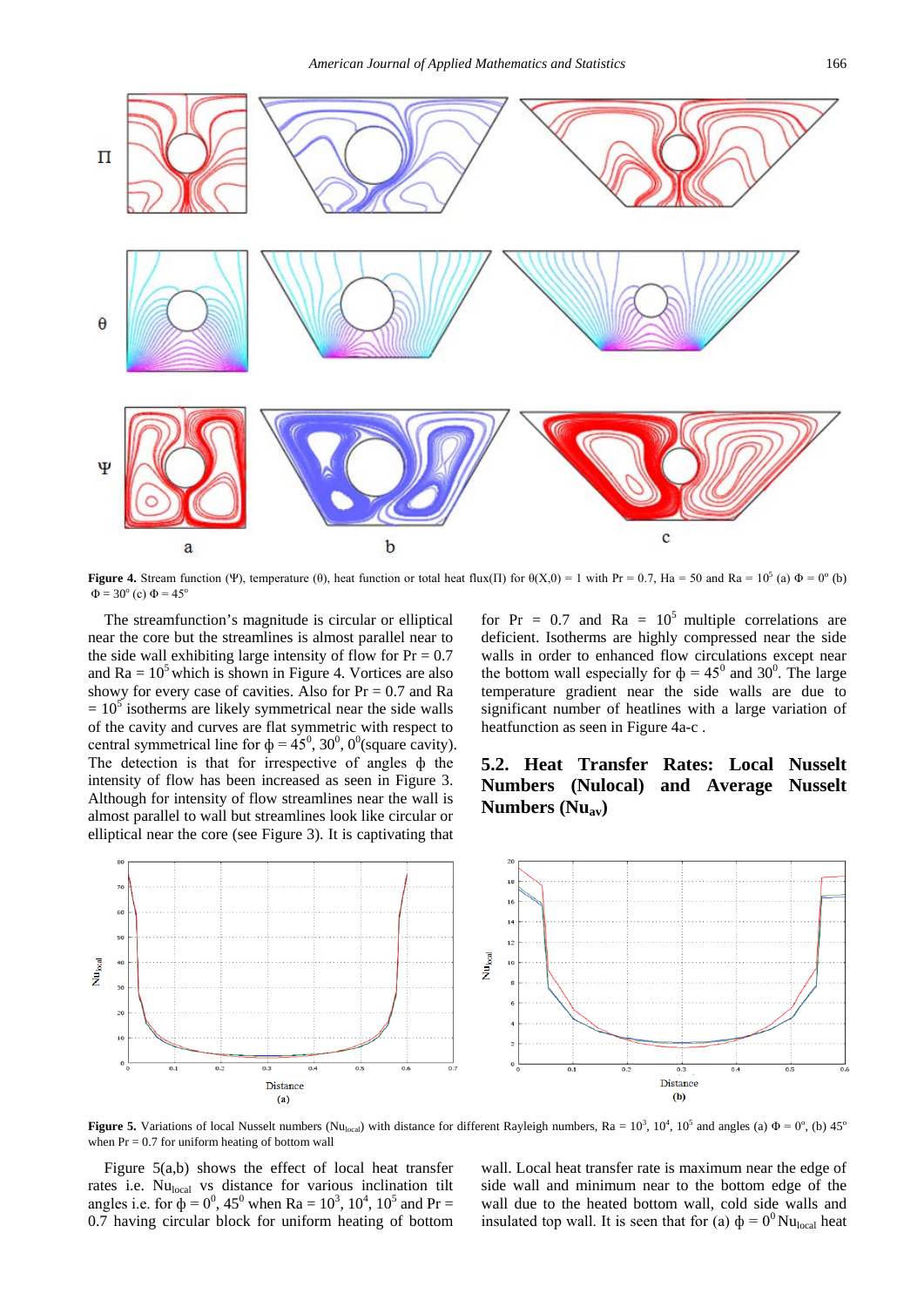transfer rates are slightly same near to the side wall but slightly different near to the edge of the bottom wall and the boundary layer starts to form at the bottom edge of the side wall . In order to large intensity of convection, (b)  $\phi = 45^{\circ}$  at Ra =  $10^3$ ,  $10^4$ ,  $10^5$  there is more change of heat transfer rates near to the side wall and also near to the bottom edge of the wall. As Ra increases, magnitudes of local heat transfer rates become smaller and maximum heat transfer occurs from one edge of the side wall continuing bottom wall to the other edse of the side wall. It may be mentioned that the larger degree of compression of isotherms for uniform heating case results in larger and Nu<sub>local</sub> is quite large near to the bottom wall.

The heat transfer rates are illustrated for uniform heating of bottom wall having circular block in Figure 6(a,b), where distributions of average Nusselt number are plotted vs the logarithmic Rayleigh number respectively. It may be noted that average Nusselt number

is obtained by considering temperature gradient. It may also be noted that as Ra increases then the average Nusselt number increases. It is seen in Figure 6(a) that as Ra increases from  $10^3$ -10<sup>5</sup> then average Nusselt number is straightly moving for  $\Phi = 0^{\circ}$ ,  $30^{\circ}$  but for  $\Phi = 45^{\circ}$  Ra increases more when  $Pr = 0.026$ . As Pr increases (Figure 6(b)) then conduction dominant heat transfer is narrowed down.

It is also seen from Figure 6(b) that, as Pr increases more then from uniform heating case it is analyzed that average Nusselt number for bottom wall is also slightly increasing during the entire Rayleigh number regime.. As Pr increases then for conduction dominant heat transfer, the average Nusselt number is generally constant irrespective of Ra. It is observed that  $Nu_{av}$  at the middle portion of bottom wall for  $\Phi = 30^{\circ}$  is slightly changing for uniform heating case whereas for  $\Phi = 30^{\circ}$  and  $45^{\circ}$  heat transfer rates are lightly identical.



**Figure 6.** Variations of Average Nusselt Number vs Rayleigh number for (a)  $Pr = 0.026$ , (b)  $Pr = 0.7$  and angles  $\Phi = 0^\circ$ , 30°, 45° for uniform heating of bottom wall

## **6. Conclusion**

In this revise, the predicament of MHD natural convection having circular block within trapezoidal cavities for uniformly heated bottom walll with heatlines concept has been prsented numerically in terms of streamlines and isotherms and heat function or total heat flux with the aid of flow and temperature field for different parameters Pr, Ra and Ha. The results of the numerical analysis lead to the following conclusions:

- Due to the circular block, at low Rayleigh number (Ra), the circulation outline into the trapezoidal cavity is very fragile because the buoyancy forces are being dominated over the viscous forces. Finally a clear mystification occurs in the contour of re-circulating vortices as Rayleigh number (Ra) increases since the buoyancy forces are dominating over the viscous forces.
- When the Rayleigh number (Ra) increases then due to Ha and circular block of the cavity, a little bit anomalies of the isothermlines increases.
- Near the edge of the wall, the local heat transfer rate is maximum but minimum near the center of the wall irrespective of all angles (ф) for uniform

heating of the bottom wall for Rayleigh number (Ra)  $10^3$  to  $10^5$  gradually.

- The heat transfer rate average Nusselt Number, Nuav increases with the increase of Rayleigh number, Ra, for uniform heating of bottom wall.
- The maximum rate of heat transfer is obtained for the highest value Ra and also Pr and heat transfer rate depends on also Pr.

## **Acknowledgements**

Authors would like to express their gratitude to the Department of Mathematics, Bangladesh University of Engineering and Technology (BUET) and Department of Arts and Sciences, Ahsanullah University of Science and Technology (AUST), Dhaka, Bangladesh, for providing computing facility during this work.

## **Nomenclature**

- *B0* Magnetic induction
- $C_p$  Specific heat at constant pressure (J/kg K)<br>
Gravitational acceleration (m/s<sup>2</sup>)
- $\tilde{G}$  Gravitational acceleration (m/s<sup>2</sup>)
- *Gr* Grashof number
- *H* Convective heat transfer coefficient  $(W/m^2 K)$
- *Ha* Hartmann number